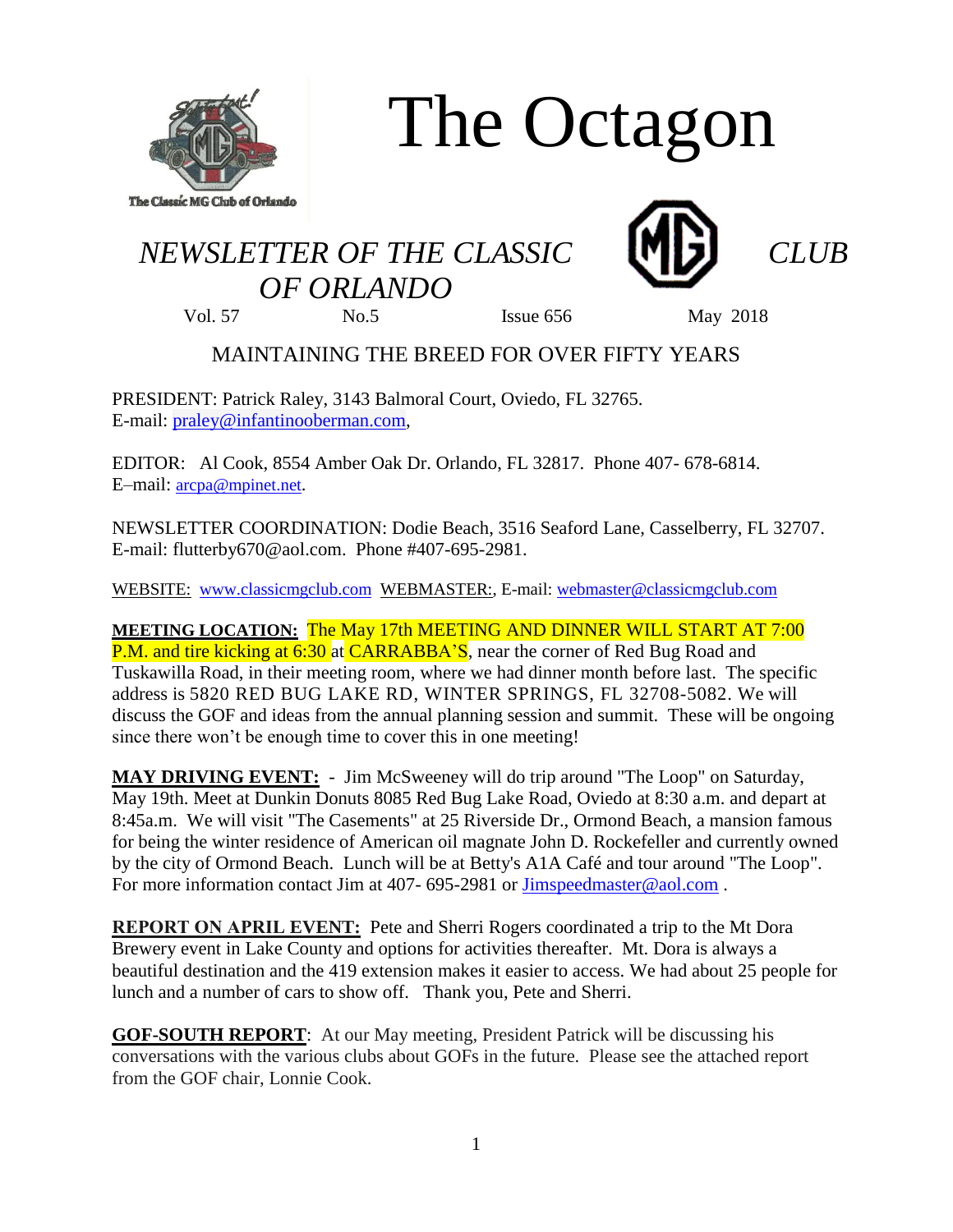ALL BRITISH CAR SHOW: The All British Car show was held at Mead Gardens on April 7<sup>th</sup>. Many club members participated in the event which was deemed a fun and successful car show.

#### **OTHER EVENTS:**

**Cars and Caffeine: British Car Part Swap Meet!** Saturday, May 12 at 8 AM - 12 PM Ceres Motorsports 640 Kane Court, Oviedo, Florida 32765

Join the Ceres Motorsports team at the next Cars and Caffeine event on May 12th! They'll kick things off at the Ceres Motorsports garage at 8am and will provide donuts, bagels, and coffee for all attendees. They will host their first British car part swap meet. If you have some parts you'd like to sell, this is the event for you! Please make sure to bring your own tables and chairs.

#### **FUTURE EVENTS:**

We try to do a driving event on the weekend after the meeting. This of course is subject to availability and changes. This summer's planned events include the following:

June - Bob and Pat Moore are heading up a trip to Deleon Springs.

July - Carol McCormick will coordinate our excursion to Fiddler's Green Pub featuring our annual Dart Challenge.

August - Paul Plaschaert will do a rip to Sanford's Hollerbach's German Restaurant. September - Nancy Payne will do a trip to Proper Pie Company in Davenport.

#### **FOR SALE ITEMS:**

1. For sale 1959 MGA Rust free restored body on frame. All the bodywork is done professionally by my restorer who died shortly after the body was finished. The project was stopped at this point I has been dormant in dry storage for several years. I have other projects ongoing and would like this to go to new enthusiast to finish, I have boxes of parts some n.o.s Brake kits, wiring harness, all chrome done professionally, cut down racing windshield, seats engine and instruments. Selling all for \$11,000. Includes new tires in the proper style and size. Contact Joel Weinberger, [joeltr6@aol.com](mailto:joeltr6@aol.com) or 407-873-6730.